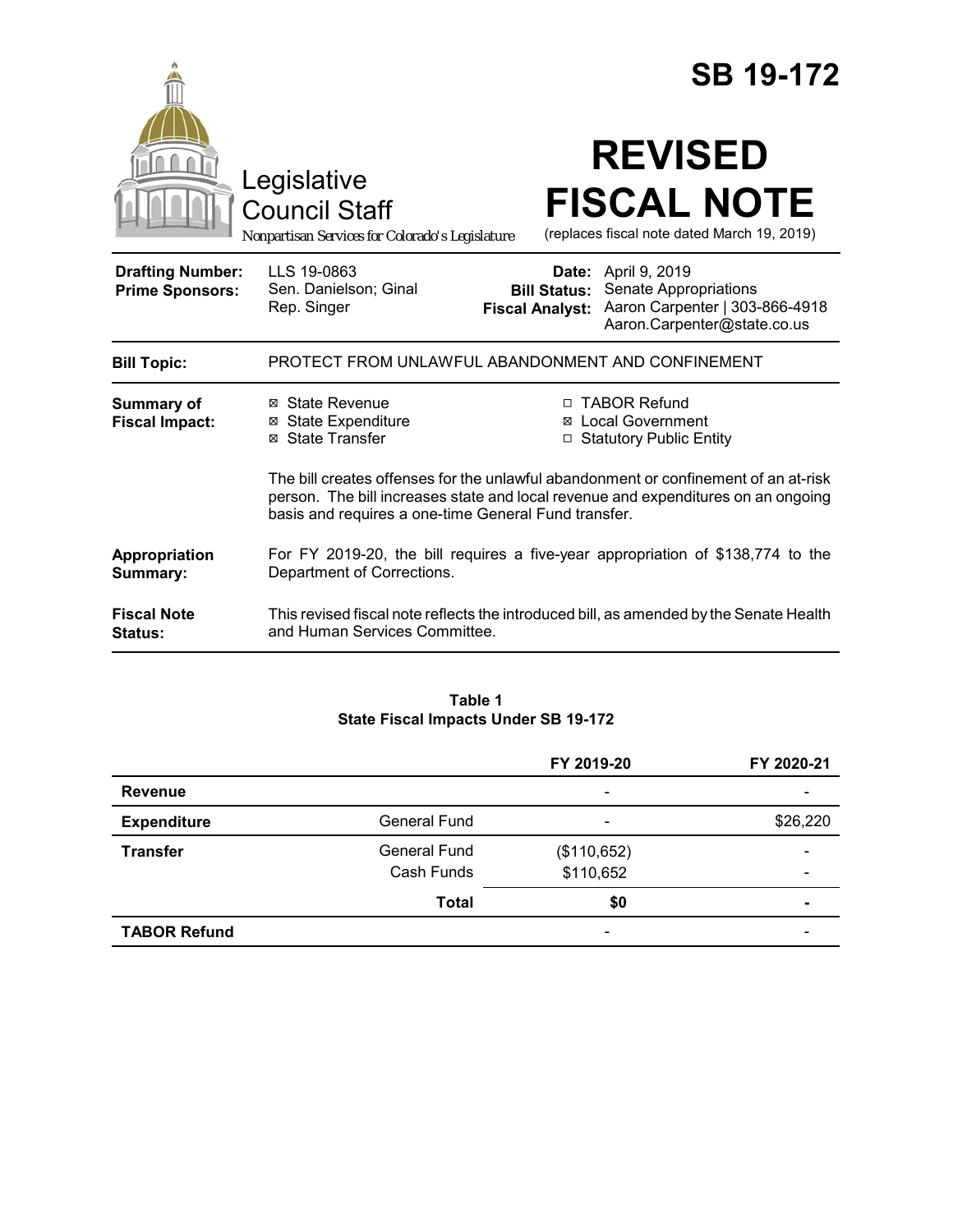April 9, 2019

## **Summary of Legislation**

Under current law, a person who commits caretaker neglect against an at-risk person commits a class 1 misdemeanor. This bill expands crimes against an at-risk person by creating new offenses for unlawfully abandoning or confining an at-risk person. Unlawfully abandoning an at-risk adult is a class 1 misdemeanor, while confining an at-risk person is a class 6 felony.

## **Comparable Crime Analysis**

Legislative Council Staff is required to include certain information in the fiscal note for any bill that creates a new crime, changes the classification of an existing crime, or changes an element of an existing crime. The following sections outline data on crimes that are comparable to the offense in this bill and discuss assumptions on future rates of criminal convictions under the bill.

**Prior conviction data.** This bill creates two new crimes against at-risk persons. To form an estimate on the prevalence of these crimes, the fiscal note analyzed the existing offense of caretaker neglect and used false imprisonment as a comparable crime for abandoning or confining an at-risk person.

*Caretaker neglect.* In the last three fiscal years, 31 persons have been convicted and sentenced for this offense. Of the persons convicted, 16 were male and 15 were female. Demographically, 22 were White, 3 were African American, 4 were Hispanic, 1 was Asian, and 1 was classified as "Other". Of those convicted, 8 were sentenced to county jail.

*False imprisonment.* Under current law, the classification of false imprisonment ranges from a class 2 misdemeanor up to a class 5 felony, depending on the circumstances of the offense. In the last three fiscal years, 242 persons have been convicted and sentenced for this offense, including 28 persons sentenced for a felony offense and 214 persons sentenced for a misdemeanor. Of the persons convicted, 225 were male and 17 were female. Demographically, 212 were White, 9 were African American, 15 were Hispanic, 3 was American Indian, and 3 were classified as "Other". Of the 28 felonies, 17 were sentenced to the Department of Corrections (DOC). Of the 214 sentenced for a misdemeanor, 111 were sentenced to county jail.

**Assumptions.** This analysis assumes that there will be approximately 1 additional criminal case filing per year for the new offenses under the bill. In addition, the fiscal note assumes that 1 offender every five years will sentenced to the DOC for unlawful confining of an at-risk person. The average DOC length of stay for a class 6 felony is 7.4 months with an average parole length of stay of 9.6 months once he or she is released from prison. A class 1 misdemeanor has a sentencing range of 6 months to 18 months in county jail.

Visit leg.colorado.gov/fiscalnotes for more information about criminal justice costs in fiscal notes.

### **State Revenue**

Starting in FY 2019-20, state revenue from criminal fines and court fees will increase by a minimal amount credited to the Fines Collection Cash Fund, various other cash funds in the Judicial Department, and the General Fund. The fine penalty for a class 6 felony ranges from \$1,000 to \$100,000 and a class 1 misdemeanor has a fine range of \$500 to \$5,000. Additionally, court fees may be imposed on a case-by-case basis for a variety of court-related costs, such as probation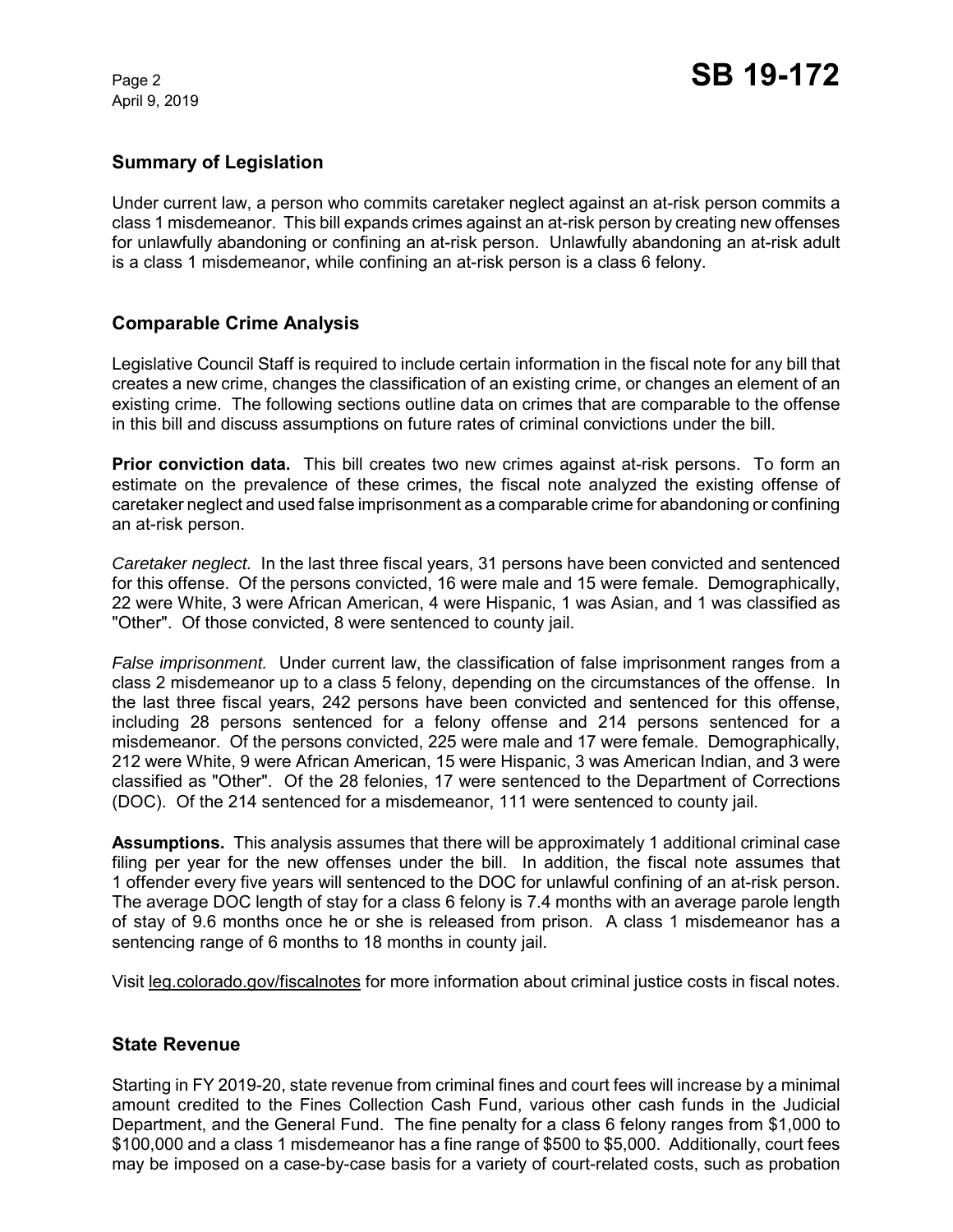April 9, 2019

supervision, drug surcharges, or late fees. Because the courts have the discretion of incarceration, imposing a fine, or both, a precise state revenue impact cannot be determined. Criminal fine and court fee revenue is subject to TABOR, however, under the March 2019 Legislative Council Staff forecast, a TABOR surplus is not expected in FY 2019-20 or FY 2020-21.

### **State Transfers**

This bill requires a one-time transfer of \$110,652 from the General Fund to the Capital Construction Fund in FY 2019-20. These funds must then be appropriated to the Corrections Expansion Reserve Fund. This amount is based on the costs required to cover future DOC capital construction for 0.6 additional beds (\$178,471 per bed) and may be used by the DOC for prison construction, expansion, or renovation projects that are approved by the General Assembly. DOC capital construction costs from the projected increase in prison population under this bill are discussed in the State Expenditure section.

### **State Expenditures**

Beginning in FY 2019-20, this bill increases costs and workload in the Judicial Department. This bill also increases the five-year expenditures to the DOC by \$138,030. These impacts are shown in Table 2 and discussed below.

**Judicial Department***.* This bill will increase costs and workload for the trial courts in the Judicial Department to process additional criminal case filings. Costs and workload may also increase in the agencies that provide representation to indigent persons, including the Office of the State Public Defender and the Office of Alternate Defense Counsel. To the extent that offenders are sentenced to DOC instead of probation, costs and workload in the Division of Probation will decrease. Overall, it is assumed that this workload can be accomplished within existing appropriations. Should a change in funding be required for any agency or division with the Judicial Department, the fiscal note assumes it will be addressed through the annual budget process.

**Department of Corrections - Five-yearfiscal impact.**Based on the assumptions provided in the Comparable Crime Analysis section, this bill increases prison operating, capital construction, and parole costs for the DOC by a total of \$138,030 over the five-year period beginning in FY2019-20. This five-year impact includes the potential expenditure on DOC capital construction resulting from the transfer discussed above. The fiscal note assumes no prison impact will occur in the first year due to the amount of time required for criminal filing, trial, disposition and sentencing of each case. Once an offender is released from prison, he or she is assigned to parole; however, no impact is expected until the first year's cohort of offenders is released to parole. Table 2 shows the estimated cost of the bill over the next five fiscal years.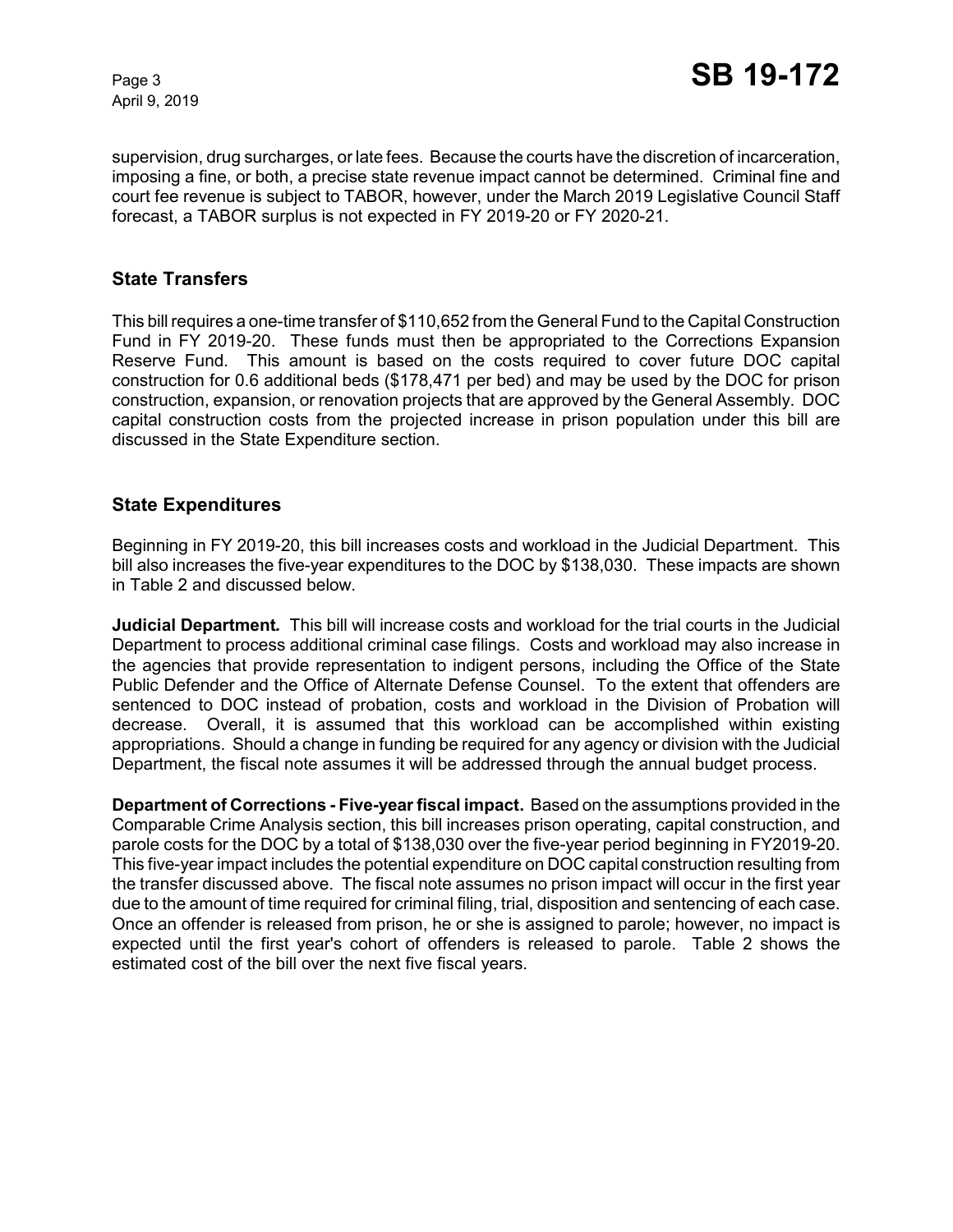|                    |               | <b>Prison Bed Impact</b>     |                                          |               | Parole Impact            |                   |
|--------------------|---------------|------------------------------|------------------------------------------|---------------|--------------------------|-------------------|
| <b>Fiscal Year</b> | <b>Number</b> | Operating<br>Cost            | <b>Construction</b><br>Cost <sup>*</sup> | <b>Number</b> | <b>Operating</b><br>Cost | <b>Total Cost</b> |
| FY 2019-20         | 0.6           |                              | \$110,652                                |               |                          | \$110,652         |
| FY 2020-21         | 0.6           | \$24,449                     |                                          | 0.4           | \$1,771                  | \$26,220          |
| FY 2021-22         | 0             |                              |                                          | 0.4           | \$1,902                  | \$1,902           |
| FY 2022-23         | 0             | $\qquad \qquad \blacksquare$ | -                                        | 0             |                          | \$0               |
| FY 2023-24         | 0             | $\qquad \qquad \blacksquare$ | $\overline{\phantom{0}}$                 | $\mathbf 0$   |                          | \$0               |
| <b>Total Cost</b>  |               | \$24,449                     | \$110,652                                |               | \$3,673                  | \$138,774         |

**Table 2 Prison and Parole Costs Under SB19-172**

*\*Capital construction cost is based on the highest bed impact in the five-year period.*

## **Local Government Impact**

Beginning in FY 2019-20, this bill is expected to increase local government costs and workload as described below. The exact impact to a particular local government will vary depending on the number of offenses committed within its jurisdiction.

**District attorneys.** By creating new crimes against at-risk persons, the bill will increase costs and workload for district attorneys to prosecute these case. District attorney offices are funded by counties, with each county in a judicial district contributing based on its population.

**County jails.** By adding a new misdemeanor offense, more offenders may be sentenced to county jail. To the extent that this occurs, costs to county jails will increase. In addition, because class 6 felony offenders may still be sentenced to county jail, costs may also increase for offenders sentenced for unlawful confinement of an at-risk person. Because the courts have the discretion of incarceration or imposing a fine, the precise county impact cannot be determined. Under current law, the state reimburses county jails for housing state inmates. Based on a 2018 Joint Budget Committee Staff county jail survey, the average cost to house an offender in a county jail is \$98.83 per day, but varies significantly from \$43.65 to \$350.21 per day depending on the county. For the current fiscal year, the state reimburses county jails at a daily rate of \$54.93.

**Denver County Court.** The bill increases revenue, costs and workload for the Denver County Court, which is managed and funded by the City and County of Denver, to hear additional cases for abandoning an at-risk adult. Probation services in the Denver County Courts will also experience an increase in revenue, costs, and workload revenue to no longer supervise persons convicted under the bill for a felony offense within Denver County.

**County departments of human services.** To the extent that the bill results in more investigations by county adult protective services, costs and workload to that county will increase. The fiscal note assumes that any increase in costs and workload will be minimal.